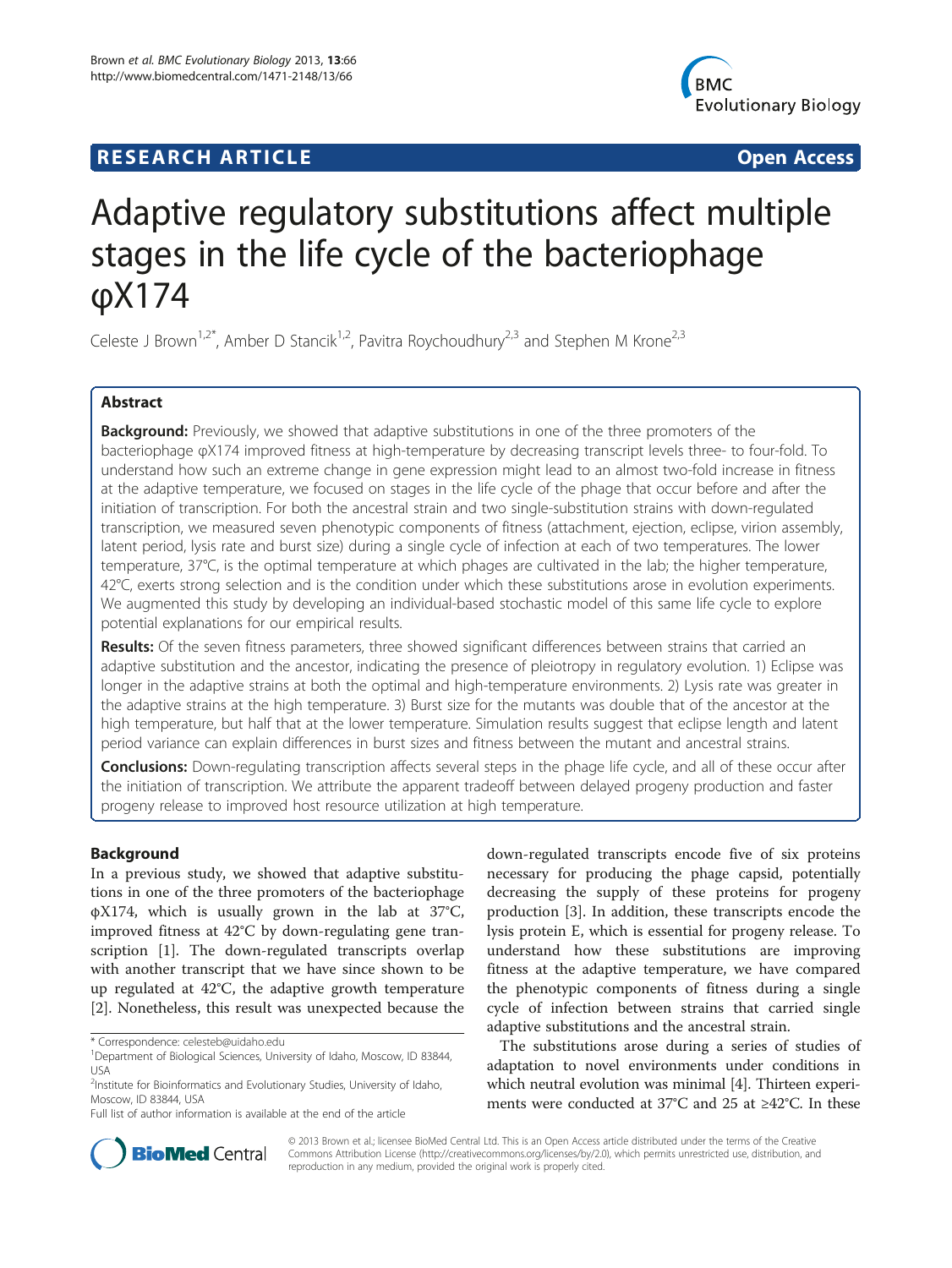<span id="page-1-0"></span>

38 experiments, adaptive substitutions arose to a detectable frequency a total of 14 times at one of four positions in the −35  $\sigma$  factor binding site of promoter P<sub>D</sub> ([\[5](#page-11-0)-[8](#page-11-0)]; Wichman pers. comm.). All but two of these  $P_D$  substitutions arose during growth at temperatures at or above 42°C. At 42°C, strains carrying any of the four  $P_D$  substitutions have higher fitness than the ancestral strain, as measured by doublings per hour and by their ability to out-compete the ancestral phage in chemostat experiments [\[1](#page-11-0)]. At both 37°C and 42°C, each of these four substitutions down-regulates transcription. Because all four adaptive substitutions had the same effect on transcript levels [[1](#page-11-0)], we have studied the phenotypic consequences of down-regulating gene expression by focusing on two of the four substitutions,  $^{A}323^{G}$  and  $^{C}324^{T}$ .

P<sub>D</sub> promotes the expression of three transcripts (Figure 1) that overlap in their entirety with transcripts produced from an upstream promoter,  $P_B$  [[3,9\]](#page-11-0) and are thus redundant. Since the formation of mature capsids requires at least four times more external scaffolding protein D than any of the other phage proteins,  $P_D$  may be important because it significantly increases the amount of transcript encoding protein D [\[10](#page-11-0)]. The lysis protein E is encoded by an out-of-frame gene within the D gene, and changes in transcription from  $P_D$  may also affect its protein levels. Two of the three transcripts also encode the genes for other capsid proteins, F, G and H. We have recently shown that  $P_B$  acts like a heat shock promoter at 42°C, increasing the level of transcript for genes B and D, but that the amount of transcript for the capsid proteins F and G is significantly reduced at this temperature [[2](#page-11-0)]. Studies on the bacteriophages  $\lambda$  and T4 have shown that maintaining the proper ratio of capsid proteins is important for maximizing the number of viable phages that are produced per host cell [\[11,12\]](#page-11-0). Thus, adaptive substitutions in  $P_D$  may readjust the capsid protein ratios, and changes affecting transcript and protein levels may be reflected in the phenotypic components of the phage life cycle.

Each step of the  $\phi$ X174 life cycle is fairly well understood (Figure 2), because it has been a model organism for studying viral infection, viral replication, and capsid structure and assembly [[10](#page-11-0),[13](#page-11-0)]. Attachment is regulated by amino acids in the capsid proteins F, G and H, which interact with lipopolysaccharides on the surface of the bacterial host. Ejection is not fully understood, but the capsid/pilot protein H is instrumental in bringing the circular, single-stranded phage DNA into the host. During eclipse, or the time that it takes once the phage DNA enters the cell until viable virions are produced, the ssDNA is converted to dsDNA, transcription produces mRNA for all of the 11 phage genes (Figure 1), proteins are translated from the mRNA, and rolling circle replication produces more ssDNA that is quickly converted to dsDNA. At the end of eclipse, there are sufficient capsids and DNA maturation protein C so that the ssDNA is packaged into the capsid as it is replicated from the dsDNA. Virion assembly continues until the host cell starts to divide and lysis occurs, thus ending the latent period, the period between ejection and the release of viable phages. Reproductive success can be measured by the number of viable phages produced (burst size) in a single infection cycle although this is not necessarily the whole story in population-level fitness.

To make the connection between individual reproductive success and population level fitness, we developed an individual-based stochastic model that incorporates key aspects of the phage life cycle, including host cell reproduction, viral attachment, eclipse, latent period, lysis rate and burst size. Such models allow us to observe whether the parameters of the life cycle can fully explain the absolute fitness of the phage and to manipulate unobserved parameters to explore potential explanations for our empirical results [\[15](#page-11-0)-[18\]](#page-11-0).

This study is important, not because it tells us how adaptive regulatory changes affect the fitness of φX174 specifically, but because it addresses several questions about the importance of gene regulation in the evolutionary process. First and foremost, we provide a detailed analysis of each step of the life cycle (Figure 2),

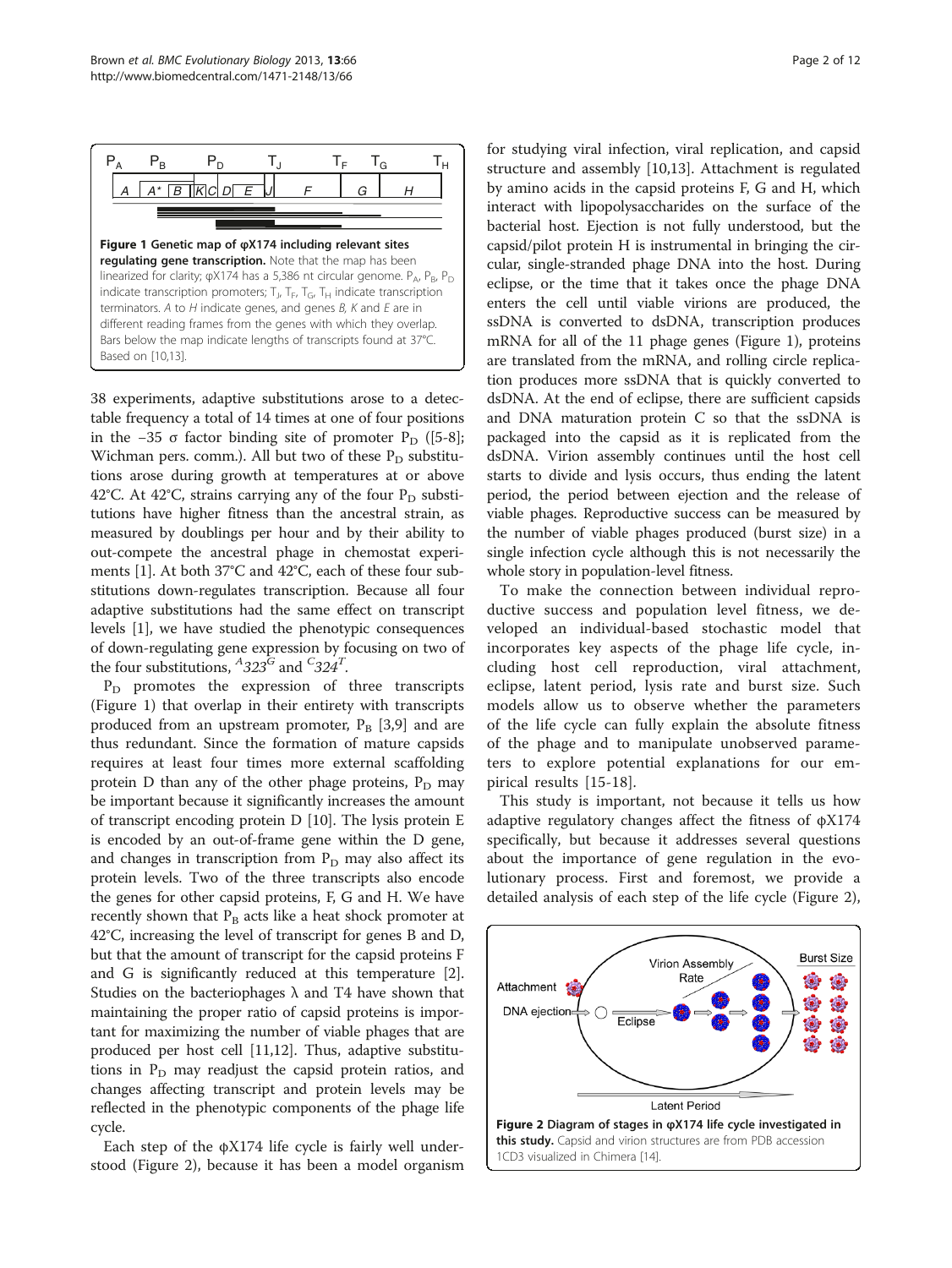which includes locating and exploiting resources essential for reproduction (the host cell), progeny production and dispersal. These processes can be generalized to the life cycles of living organisms and have been studied, for instance, in bacteria and yeast. In experiments with microbes in which access to nutrients are manipulated, regulatory changes arise that affect the ability of the microbes to exploit this resource: expression of nutrient transport genes is up regulated at low nutrient levels [[19,20\]](#page-11-0), and expression of metabolic operons is downregulated when the operons are superfluous [\[21,22](#page-11-0)]. These regulatory changes lead to improved fitness in the adaptive environment as measured by growth rate and other aspects of organismal physiology [\[23](#page-11-0)-[25\]](#page-11-0). Second, bacteriophages are viruses, and this study allows us to observe how a virus adapts to both abiotic (high temperature) and biotic factors (a host cell in heat shock). Simultaneous adaptation to both of these factors may result in tradeoffs between different fitness components [[26\]](#page-11-0). Third, we address the question of whether pleiotropy is universal (i.e., potentially affecting all traits) for regulatory substitutions, or restricted to steps that occur after the initiation of transcription, or specific to a single step in the life cycle. Mutations that have a large positive effect on fitness are expected to affect few phenotypic traits [[27,28\]](#page-11-0). In particular, mutations in cisregulatory regions are expected to have few pleiotropic effects since they affect only the expression of the genes they regulate [[29\]](#page-11-0). We are only now learning, however, about the pleiotropic effects of genes in general [\[30,31](#page-11-0)]. And fourth, using model simulations, we link trait variability at the level of individual phage to average burst size and mean population fitness. We use our model to explore the effects of different life cycle parameters and unobserved traits such as variance in latent period [[18,32\]](#page-11-0) on fitness.

To understand how down-regulating transcription might increase fitness at high temperature, we compared each step in the phage life cycle (Figure [2](#page-1-0)) between the ancestral phage genotype and two strains of phages that differed from the ancestor at a single position each: mut323 with substitution  $^{A}323^{G}$  and mut324 with substitution  ${}^{C}\!324^T$ . We use parameter estimates of the measurements at these steps in a stochastic cellular automata model that simulates phage population dynamics to determine whether these estimates can predict the differences in fitness that are seen under experimental conditions between the ancestor and the mutant strains. Using the model, we also investigate variance in latent period [[32](#page-11-0)] as determined by the standard deviation of the latent period distribution and its effect on burst size and fitness. We show that this lytic phage adopts strategies that manipulate limited host resources as has been found for other viruses [[33,34](#page-11-0)].

### Results

Adaptive substitutions do not affect attachment or ejection In most of our experiments, we pre-attach phages to the cells. Phages in fitness assays and chemostats, however, are not pre-attached to cells. We tested whether there are differences in attachment between the mutants and the ancestor, even though there are no differences in the amino acid sequences of any of the phage proteins involved in attachment. Figure 3 and Table [1](#page-3-0) show that although the time at which 50% of the phages are attached to the cells is earlier at 42°C than at 37°C, there are no significant differences among the three strains at each temperature (37°C:  $F = 0.08$ ,  $df = 2.15$ ,  $p > 0.91$ ;  $42^{\circ}C$ :  $F = 0.13$ ,  $df = 2$ , 15, p > 0.87). Therefore, differences in attachment rates do not explain the differences in fitness among these strains [[1](#page-11-0)].

In the next step of the phage life cycle, bacteriophage DNA is ejected into the cell, and in  $\phi$ X174 this is facilitated by the pilot protein H. We tested whether there are differences in ejection between the mutants and the ancestor, possibly due to conformational differences in the secondary structure of the ssDNA. Figure [4](#page-3-0) and Table [1](#page-3-0) show that although the time at which 50% of the phages are ejected into the cells is earlier at 42°C than at 37°C, there are no significant differences among the three strains at each temperature  $(37^{\circ}C: F = 0.099,$ df = 2,13, p > 0.90; 42°C:  $F = 0.27$ , df = 2, 13, p > 0.76). Therefore, differences in ejection rates do not explain the differences in fitness. Note that this assay was undertaken under extreme growth conditions, and although it reflects the relative differences among the phage strains, it should not be taken as a measure of the ejection rate in rich media such as phage LB.

## Adaptive substitutions affect length of eclipse but not virion assembly

The time it takes from ejection until viable virions are found inside the cell is the eclipse period. The increase

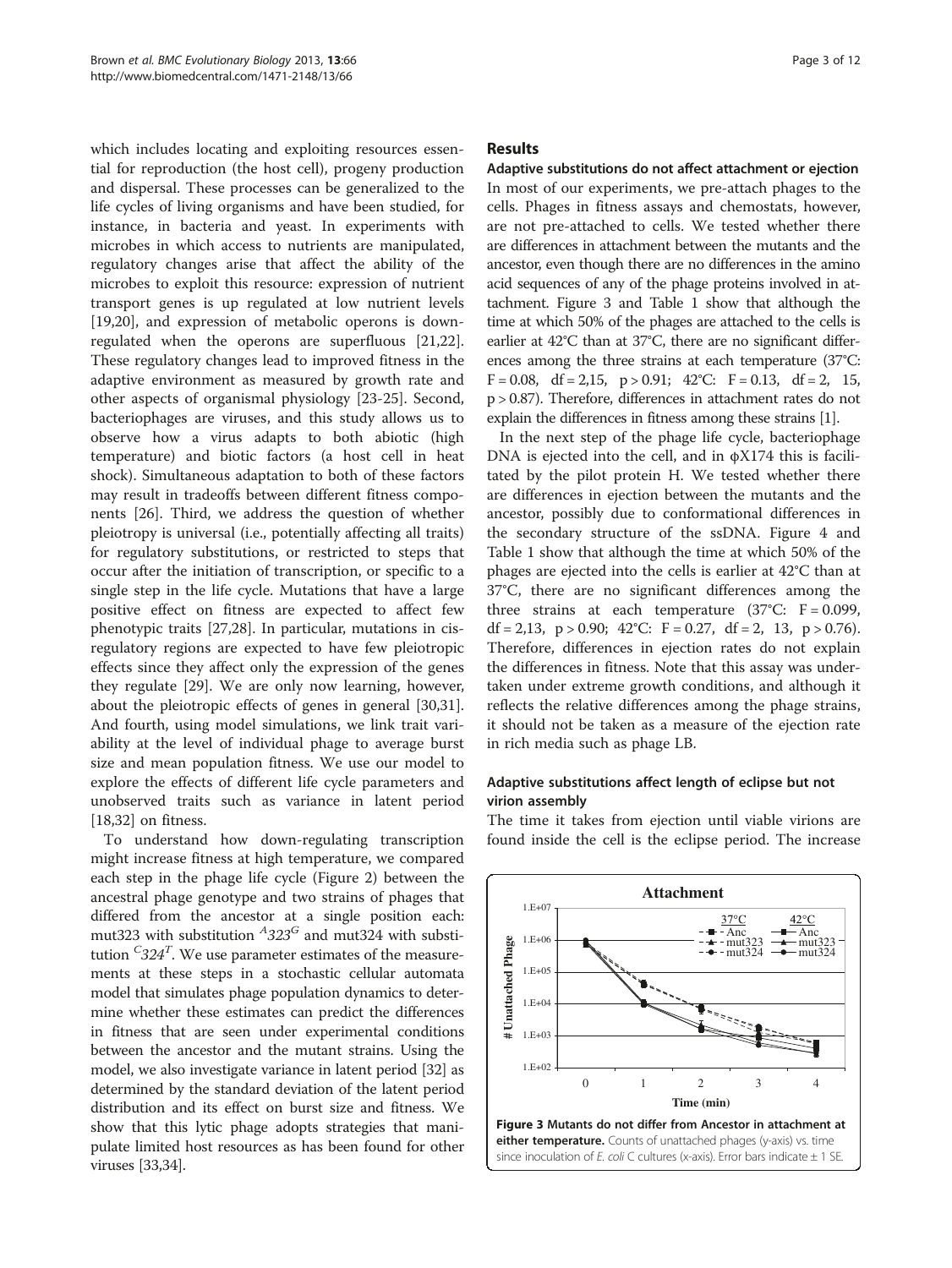<span id="page-3-0"></span>Table 1 Fitness parameters  $(\pm 1$  st. error) estimated for three phage strains

| Strain/Temp | Attachment <sup>1</sup> | Eiection <sup>2</sup> | Eclipse <sup>3</sup> | VA rate <sup>4</sup> | Latent per. <sup>3</sup> | Lysis rate <sup>5</sup> | Burst size <sup>6</sup> | Fitness <sup>7</sup> |
|-------------|-------------------------|-----------------------|----------------------|----------------------|--------------------------|-------------------------|-------------------------|----------------------|
| Anc/37C     | $31.8 + 0.16$           | $2.2 + 0.30$          | $8.4 + 0.10*$        | $4.9 + 0.2$          | $12.4 + 0.04$            | $13.6 + 0.57*$          | $156.2 + 12*$           | $20.9 + 0.1*$        |
| mut323/37C  | $31.8 + 0.12$           | $2.0 \pm 0.13$        | $9.8 + 0.15$         | $5.0 + 0.2$          | $12.9 + 0.28$            | $6.6 + 0.29$            | $79.1 + 2.7$            | $19.9 + 0.1$         |
| mut324/37C  | $31.7 + 0.18$           | $2.0 + 0.23$          | $9.7 + 0.15$         | $4.4 + 0.2$          | $12.5 + 0.03$            | $8.3 + 0.38$            | $96.4 + 3.7$            | $17.9 \pm 0.3$       |
| Anc/42C     | $30.4 + 0.03$           | $1.7 + 0.16$          | $8.5 + 0.14*$        | $3.1 + 0.1$          | $11.2 + 0.08$            | $1.7 + 0.12*$           | $17.9 + 0.7*$           | $9.2 + 0.2*$         |
| mut323/42C  | $30.3 + 0.03$           | $1.6 + 0.34$          | $9.6 + 0.17$         | $3.3 + 0.2$          | $11.2 + 0.21$            | $3.6 + 0.25$            | $35.9 + 1.4$            | $16.9 + 0.4$         |
| mut324/42C  | $30.4 + 0.04$           | $1.6 \pm 0.10$        | $9.4 + 0.13$         | $3.0 + 0.2$          | $11.0 + 0.27$            | $4.1 + 0.14$            | $43.5 + 1.1$            | $14.1 \pm 0.7$       |

<sup>1</sup>Time (sec) at which 50% of phages growing in phage LB are attached.

 $2$ Time (min) at which 50% of phages incubated in starvation buffer are ejected.

 $3$ Earliest time (min) at which the number of phages doubles relative to the previous time point.

4 Fold increase in intracellular virions per minute. <sup>5</sup>Virions released per minute.

 $^6$ Number of phages at 24 (37 $^{\circ}$ C) or 22 (42 $^{\circ}$ C) minutes post-infection.

7 Doublings per hour, from [\[1\]](#page-11-0).

\*Statistically significant difference (p < 0.05) among phages at indicated temperature.

in viable phages from the end of eclipse to cell lysis is the rate of virion assembly. To observe the length of eclipse and the rate of virion assembly, we used a strain of E. coli that carries a mutation in the slyD protein that blocks host cell lysis by the phage lysis protein E. Figure [5](#page-4-0) and Table 1 show that although the eclipse period does not differ between the two temperatures, in the ancestor eclipse ends sooner than in the mutants at each temperature (ANCOVA, strain:  $37^{\circ}$ C: F = 36.9, df = 2, 14,  $p < 0.0001$ ; 42°C:  $F = 6.35$ , df = 2,13,  $p = 0.01$ ). However, virion assembly is much faster at 37°C than at 42°C, but the difference among the strains is not significant at each temperature (ANCOVA, time\*strain interaction:  $37^{\circ}$ C: F = 0.37, df = 2,123, p > 0.7; 42 $^{\circ}$ C: F = 0.82,  $df = 2,124$ ,  $p > 0.43$ ). Thus, lower transcript levels of the mutant strains at both temperatures are delaying the start of genome packaging into capsid, but not the rate at which packaging proceeds.

### Adaptive substitutions do not affect latent period but do affect lysis rate and burst size at both temperatures and fitness at 42°C

The point at which the phage begin to lyse the cells defines the end of the latent period. This can be considered the earliest point in time at which new phages are produced in the culture, and we define this as the earliest time at which the number of phages doubles relative to the preceding time point. Figure [6](#page-4-0) and Table 1 show that contrary to our previous results, which used a slightly different protocol [\[1](#page-11-0)], there was no difference in latent period among the strains at each temperature (37°C:  $F = 1.5$ , df = 2,6, p = 0.29; 42°C: F = 0.2, df = 2,7, p = 0.82). There was a large difference among the strains in burst size. By 24 min the ancestor produced more phages per cell at 37°C (F = 30.2, df = 2,6, p < 0.001) and by 22 min produced fewer phages/cell at  $42^{\circ}$ C (F = 181.8, df = 2,7, p < 0.0001) than the two mutant strains. Thus the lysis rate (traditionally called the rise), which we define as the

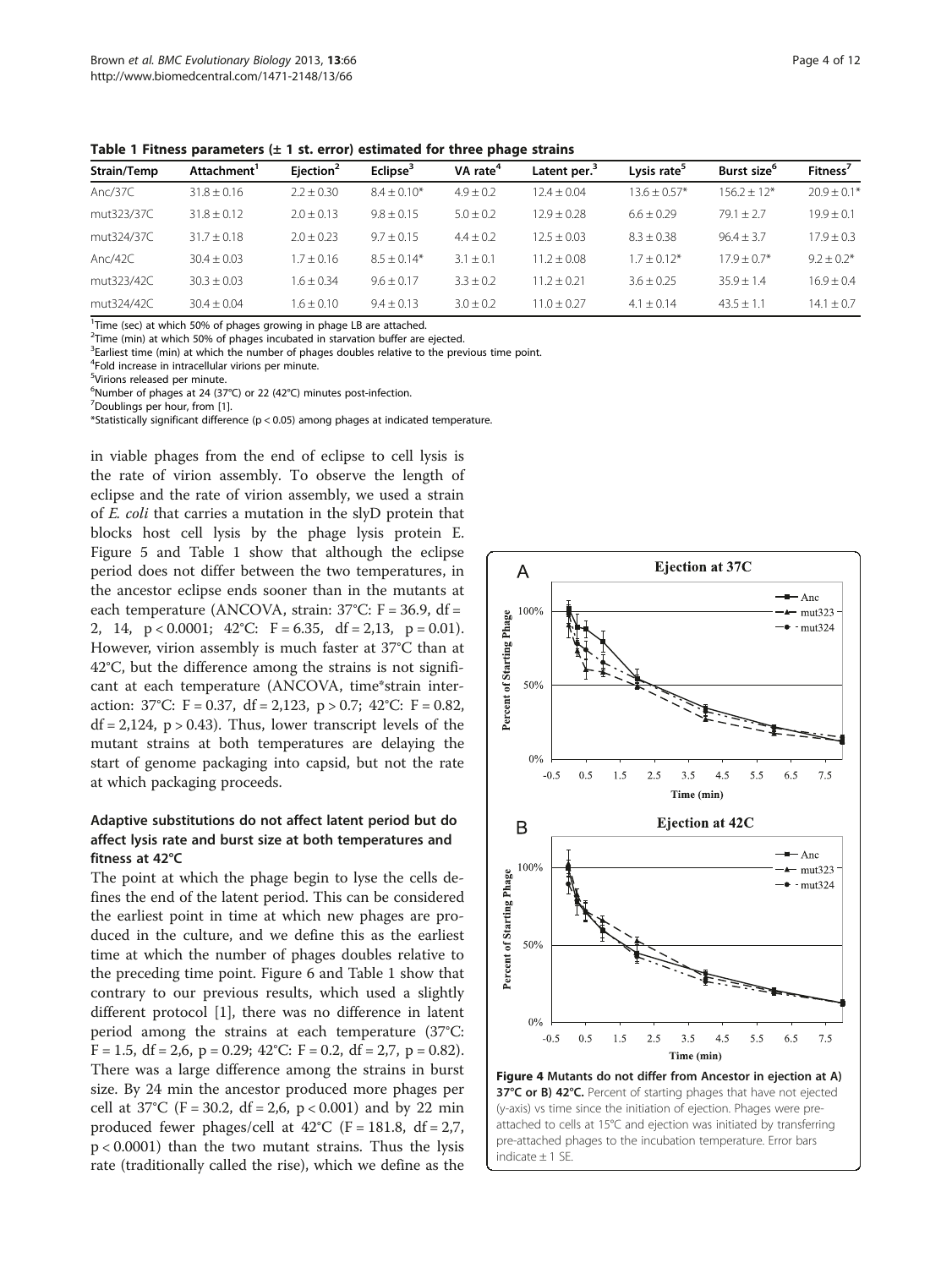<span id="page-4-0"></span>

increase in the number of released phages over time and is indicated by the slope of the burst assay curve, is greater for the ancestor at 37°C (time\*phage interaction:  $F = 2.58$ , df  $= 12.41$ ,  $p = 0.012$ ) and greater for the mutants at  $42^{\circ}$ C (time\*phage interaction: F = 3.69, df = 14, 49,  $p = 0.0003$ ). These results show that the low transcript levels of the mutant strains have a negative effect on reproductive success at 37°C and a positive effect on reproductive success at 42°C.

## Model simulations show that differences in eclipse and variance in latent period may explain fitness differences between Anc and Muts

We developed an individual-based stochastic model of the phage life cycle and parameterized the model with empirical estimates of host and phage life cycle events. We used simulations of this model to examine the extent to which the phenotypic changes we observed could explain differences in burst sizes and fitness among the strains. Because mut323 and mut324 had



similar parameter estimates, we made a composite Muts strain for the simulations.

Differences in length of eclipse alone cannot explain differences in burst size: We started with a very simple simulation to ask: all else being equal, how does a difference in length of eclipse affect burst size? Simulations were initialized with 50 infected cells and run for  $\sim$ 9 × 10<sup>5</sup> steps, which corresponds to 25 min, the typical length of a latent period/burst size assay. To prevent noise due to a second round of infection, no uninfected cells were placed on the grid. Based on experimental values at 37°C (Table [1](#page-3-0)), start of lysis was set to 12.5 min; end of lysis to 24 min and eclipse was set to 8.5 min for the ancestor (Anc) and 9.8 min for the mutants (Muts). In these simulations, we assumed that Anc and Muts produce progeny phages at the same rate, as suggested by the viral assembly assay. The phage population at the end of the simulation was divided by the starting number of phages to obtain an estimate of the productivity per starting phage, similar to the burst size assays (Table [2\)](#page-5-0). As expected, we found that longer eclipse results in lower productivity or mean burst size (Welch's  $t = 71$ ,  $df = 2.0$ ,  $p < 0.001$ ) but this simulation with a difference in length of eclipse alone does not explain the two-fold difference in burst size between Anc and Muts in the experiments (Table [1\)](#page-3-0).

Effect of latent period variance: Since the difference in eclipse alone did not explain the difference in empirical burst sizes between Anc and Muts, we explored another model parameter that we did not measure directly, but could be added in the simulations. Variance in latent period distribution has been proposed to affect fitness of several phages [[18,32](#page-11-0)]. Lysis rate depends on the timing and size of a large number of burst events, providing a natural source of variability. From the burst assay curves (Figure 6), we observed that the mean times for the start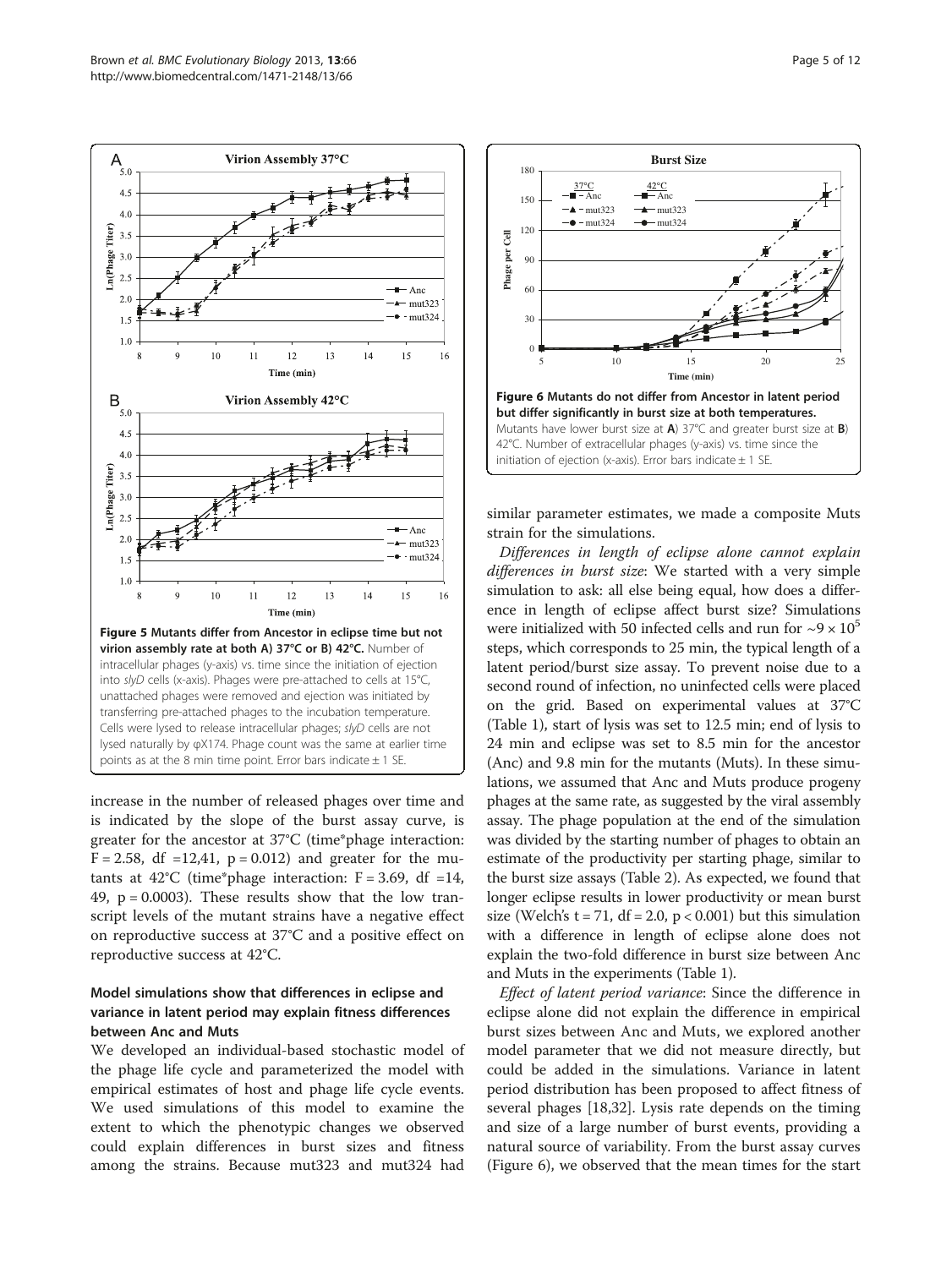<span id="page-5-0"></span>and end of lysis are the same for Anc and Muts, so it may be the variance in the latent period distribution that is responsible for the differences in lysis rate. We examined the effect of variance in latent period by running simulations where the standard deviation of the latent period distribution was varied between 0 and 7 min. All other parameters were retained from the previous simulation (see [Methods\)](#page-8-0). Increasing variance leads to more bursts that are very large and very small. However, since the model assumed that there is a limit to the number of progeny that can be produced by a single infected cell, there is a diminishing benefit from the right tail of the latent period distribution. We found that variance in latent period impacts simulation burst sizes significantly with larger variances producing smaller bursts on average, and the empirical burst size for Muts was reached when  $SD = 4$  min (Figure [7A](#page-6-0)). This suggests that variance in latent period due to lower transcript levels may be another reason for reduced burst sizes of the mutants at 37°C.

Effect of temperature on burst size: Metabolic processes inside a cell and host growth rate are faster at 42°C than at 37°C [\[35](#page-11-0)], and our results show that this influences the life cycle of the phages. At 42°C, lysis starts 1 min earlier and ends 2 min earlier than at 37°C. On the other hand, viral assembly rate is far slower at 42°C than at 37°C (Table [1](#page-3-0)) possibly due to reduced capsid stability [[36,37\]](#page-11-0). We asked whether these differences, in addition to differences in eclipse (8.5 min in Anc, 9.5 min in Muts), could explain the difference in burst sizes between Anc and Muts by repeating the previous simulations with these parameters. Once again, differences in eclipse and latent period alone could not explain differences in burst size between Anc and Muts (Figure [7](#page-6-0)B). In this case, however, increasing the variance in latent period for the ancestor to seven minutes was necessary to attain a burst size as low as  $\sim$ 27 phages per cell. This suggests that higher transcript levels may result in greater variance in latent period in the ancestor at 42°C, a possibility that we discuss below.

Fitness implications of adaptive substitutions: We have previously shown that the fitness of the mutant strains as measured by doublings/hour is significantly greater than the ancestor at  $42^{\circ}C$  [\[1](#page-11-0)]. To test whether this fitness increase was due to changes in eclipse time and variance in latent period, we ran simulations using these parameters for the ancestor and mutants at the two temperatures. Based upon the results in Figure [7](#page-6-0), Anc was set to have low variance in latent period at  $37^{\circ}$ C (SD = 1 min) and high variance at  $42^{\circ}$ C (SD = 7 min), while Muts have high variance at  $37^{\circ}$ C (SD = 4 min) and low variance at  $42^{\circ}$ C (SD = 1 min). Fitness was computed in terms of doublings per hour using the phage population at the end of the simulation (Table 2). As expected, fitness was lower at 42°C compared to 37°C for both Anc and Muts, and Muts had lower fitness than the ancestor at 37°C (t = 11, df = 3.9, p < 0.001) and higher fitness at  $42^{\circ}C$  (t = 3, df = 5.8, p < 0.03). Predicted fitness is within 0.5 doublings per hour of the average empirical fitness for all conditions [[1](#page-11-0)].

#### **Discussion**

The adaptive substitutions in  $P_D$  affect three of the seven life cycle stages that we measured. First, eclipse length is longer in the mutants than in the ancestor at both temperatures, and therefore these mutations have a negative impact on this component of fitness. Second, the rate at which viable phages are released into the culture is faster in the mutants than in the ancestor at the adaptive temperature, 42°C, although the rate is slower in the mutants than the ancestor at the lower temperature, 37°C. Third, the faster lysis rate of the mutants at 42°C overcame the longer eclipse time thus leading to a larger burst size than the ancestor. The combination of later eclipse and greater variance in latent period for the mutants inferred from the simulations led to a smaller burst size than the ancestor at 37°C. The details of how φX174 adapts to a novel environment can help us to understand the role of gene regulation in evolution,

|  |  |  | Table 2 Simulation parameters and predicted mean burst size and fitness ( $\pm$ 1 st. error) |  |
|--|--|--|----------------------------------------------------------------------------------------------|--|
|--|--|--|----------------------------------------------------------------------------------------------|--|

| Strain/Temp | Host $GR1$ | Eclipse | VA rate <sup>2</sup> | $LP$ Min <sup>3</sup> | $LP$ Max <sup>4</sup> | LPSD <sup>5</sup> | Burst size <sup>6</sup> | Fitness <sup>'</sup> |
|-------------|------------|---------|----------------------|-----------------------|-----------------------|-------------------|-------------------------|----------------------|
| Anc/37 $C$  | 1.9        | 8.5     | 16.7                 | 12.5                  | 24                    |                   | $162.9 \pm 0.03$        | <b>NA</b>            |
| Muts/37C    | 1.9        | 9.8     | 16.7                 | 12.5                  | 24                    | $\Omega$          | $140.3 \pm 0.3$         | <b>NA</b>            |
| Anc/37 $C$  | 1.9        | 8.5     | 16.7                 | 12.5                  | 24                    |                   | $151.7 + 2.0$           | $20.5 \pm 0.1$       |
| Muts/37C    | 1.9        | 9.8     | 16.7                 | 12.5                  | 24                    | 4                 | $89.1 \pm 4.2$          | $18.4 \pm 0.1$       |
| Anc/42 $C$  | 2.4        | 8.5     | 6.0                  | $\overline{1}$        | 22                    |                   | $26.8 \pm 1.1$          | $14.6 \pm 0.5$       |
| Muts/42C    | 2.4        | 9.5     | 6.0                  | 11                    | 22                    |                   | $38.7 + 0.4$            | $15.6 \pm 0.1$       |

<sup>1</sup> Host growth rate, doublings/hour.

<sup>2</sup>Virion assembly rate.

<sup>3</sup>Minimum length of latent period.

4 Maximum length of latent period.

<sup>5</sup>Standard deviation of the latent period distribution (min).

<sup>6</sup> Average number of phages produced in a single infection cycle.

<sup>7</sup> Predicted fitness after multiple rounds of infection, doublings/hour.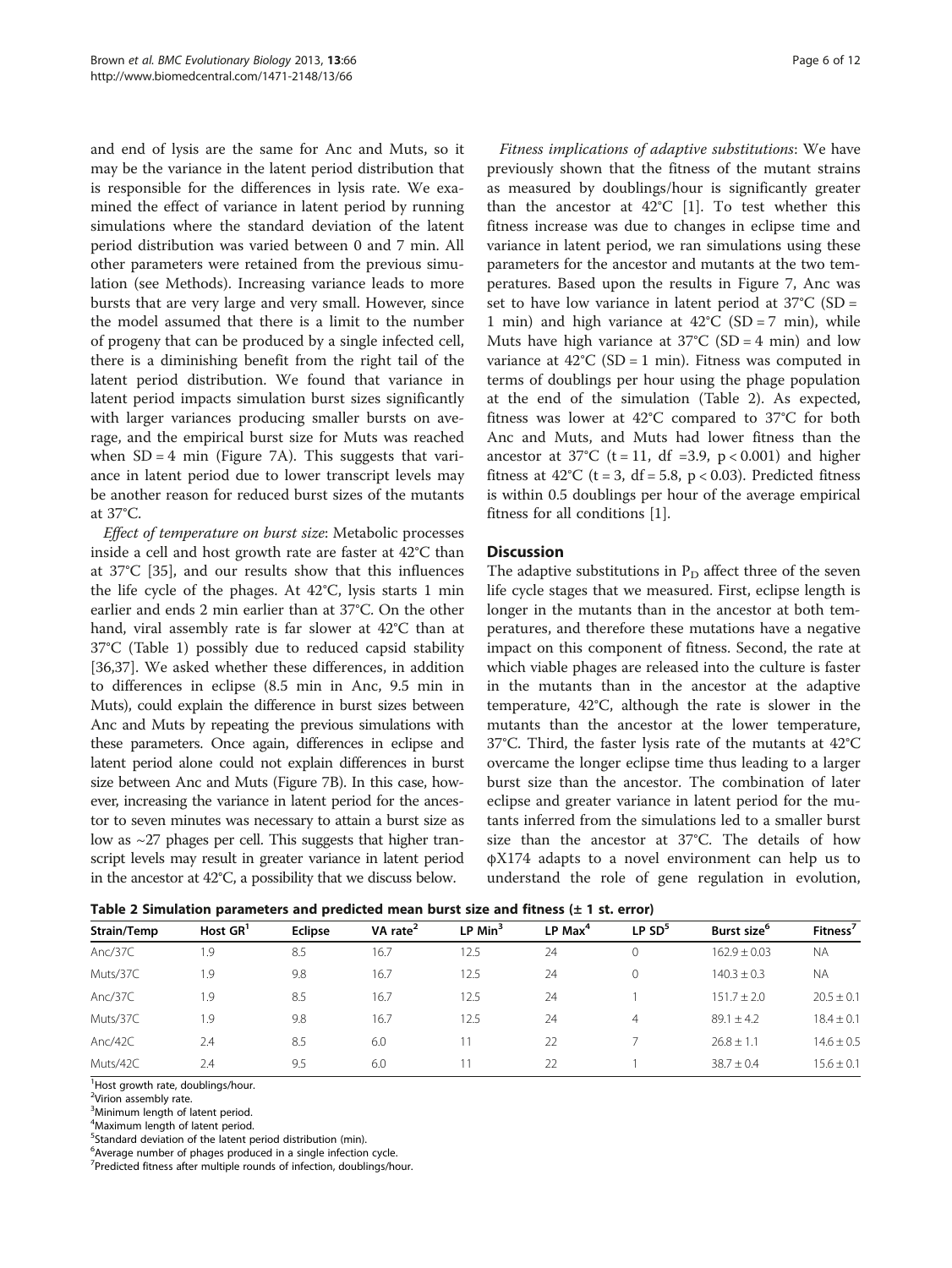<span id="page-6-0"></span>

especially for a virus adapting to its host. It also points to potential pleiotropic effects of regulatory variants and the benefits of using mathematical models to understand empirical data.

#### Role of gene regulation in evolution

In many experimental evolution studies, yeast, bacteria and viruses have been grown under strong selective conditions with the goal of understanding adaptation. Selective conditions that are used in these studies are often produced by limiting a nutrient, providing a novel nutrient, or changing environmental conditions such as temperature or salinity. For studies using viruses, a novel host is sometimes the selective condition, and is similar to both providing a novel nutrient and changing environmental conditions. Quite often the response to selection is a change in gene regulation either by gene duplication, transposon integration, or point mutations in promoters or regulatory genes. Regulatory changes have occurred in

both directions. When a particular nutrient is limiting, adaptation takes the form of more transport genes or higher enzyme concentrations. When a particular enzymatic pathway is unnecessary, expression of that pathway is reduced.

We have observed the phenotypic effects of an adaptive regulatory change that down-regulates the expression of structural rather than enzymatic proteins. These structural proteins form the capsid of the phage or cause host cell lysis. Decreasing expression of these genes, therefore, might negatively affect reproductive success by decreasing the number of progeny or delaying progeny release. Nonetheless, the mutant phages were more fit than the ancestor at the adaptive temperature of 42°C. Only by understanding the biology of the phage can we understand this seemingly counterintuitive result and the complexity of gene regulation in adaptation.

First, it is apparent that down-regulating expression of the redundant transcripts affects progeny production by delaying the end of eclipse and the start of virion assembly. This is evident from the later time to eclipse of the mutant phages at 37°C and 42°C. For a capsid to form from its constituent subunits, minimum concentrations of those subunits must be present [[38](#page-11-0),[39](#page-11-0)]. These minimum concentrations are far greater than the numbers of subunits needed to produce a single capsid. With less transcript, the mutants may be reaching the critical concentration of proteins later than the ancestor. The correct ratio of proteins has been shown to be important for efficient capsid assembly in other bacteriophage [[11,12\]](#page-11-0). A single capsid contains 240 D, 60 B, 60 F, 60 G and 12 H subunits. Thus at least four times as many D proteins are required for capsid assembly than any of the other proteins. If the mutants are making less transcript for D, then the concentration of D may be rate limiting, causing a delay in the assembly of capsid. Taken alone, this is clearly a negative consequence and does not explain the greater fitness of the mutants at 42°C.

Second, down-regulation does not affect virion assembly, the next step in the phage life cycle. That the rate of virion assembly does not differ between the ancestor and the mutants at either temperature suggests that capsid assembly is not the rate-limiting step once virion assembly begins. The assembly of viable virions requires more than the assembly of capsid [[10\]](#page-11-0). Phage DNA and the DNA packaging protein J is packaged into the capsid during virion assembly, and this only happens in the presence of the DNA maturation protein C and replicating DNA. Thus the concentrations of protein C, protein J or the replication initiation protein A, or the rate of ssDNA replication may be limiting. Protein J is encoded on transcripts from  $P_B$  and  $P_D$ , and if its concentration was rate limiting we would expect to see a decrease in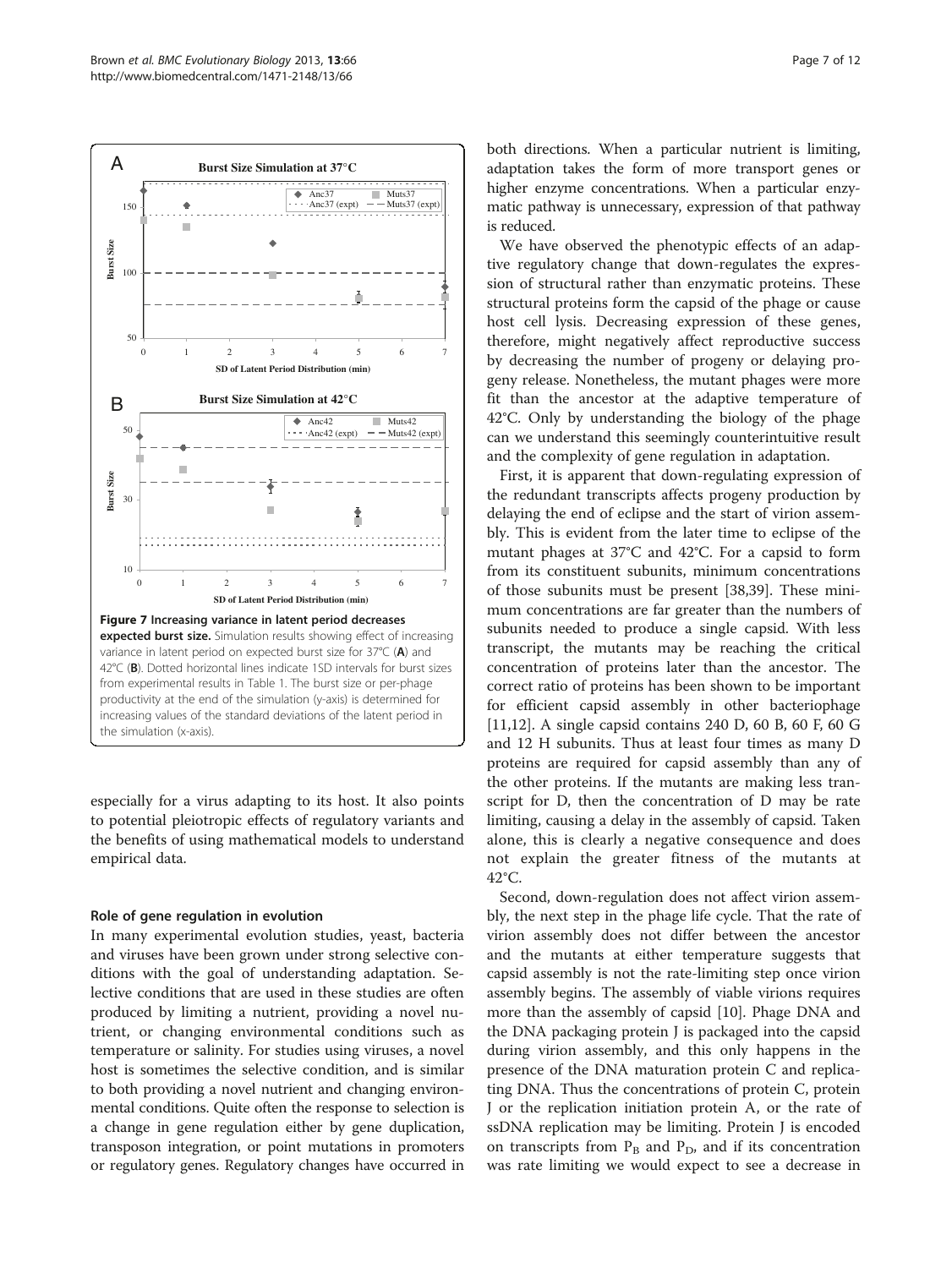virion assembly rate in the mutant strains. The replication initiation protein is encoded on an unstable transcript with a weak promoter,  $P_A$ , which is far upstream of  $P_D$ , and protein C is encoded from transcripts that come from  $P_B$  (Figure [1\)](#page-1-0). The concentrations of these two proteins should be unrelated to the transcript levels from  $P_D$  and may be, therefore, the components limiting the rate of virion production. Alternatively, the attachment of proteins A and C to dsDNA leads to replication of ssDNA via the rolling circle method; once this preinitiation complex is formed in the presence of sufficient capsid, the assembly of virions may proceed at the rate of DNA replication. Whatever the molecular mechanism, the regulatory substitutions do not appear to be affecting this stage of the life cycle. At 37°C the similarity in assembly rates means that the mutants have far fewer progeny at the end of the latent period, but at 42°C they have about the same number (Figure [5\)](#page-4-0).

Third, the stage in the life cycle that was affected by the regulatory substitutions differently at the two temperatures was the rate at which the cells lysed, an essential component of progeny dispersal. A positive effect of the adaptive substitutions was seen at high temperature, with a negative effect at the lower temperature. The lysis rate, which we define as the slope of the regression line for number of progeny over time, depends upon the number of virions in the cell at lysis and how quickly the cells lyse. Lysis is caused by an interaction between phage protein E and the host enzyme phospho-MurNAcpentapeptide translocase (MraY), which is involved in peptidoglycan biosynthesis of the bacterial cell wall [[40](#page-11-0)]. Protein E inhibits membrane bound MraY activity, so that upon cell division, construction of the septum fails, and phages are released [\[41](#page-11-0)]. Thus, the presence of the E protein and the rate at which the host divides determines the lysis rate [\[42\]](#page-11-0).

At 37°C the negative effect of the mutants on lysis rate might be explained by lower transcript levels for the lysis protein (Figure [1](#page-1-0)). There were more ancestral phages at the end of the latent period (12.5 min) than mutant phages based upon the virion assembly assays (Figure [5](#page-4-0)A). Based on our simulations, this difference in intracellular phage progeny did not seem to explain the differences in burst size. However, increasing latent period stochasticity for the Muts improved the model predictions. There may be a minimum number of E proteins that are necessary for lysis. If down-regulation from  $P_D$  affects the amount of E protein, we might expect that lysis would occur later. Indeed, in our previous experiments at 37°C in which unattached phages were removed prior to infection (reducing variability), the latent period of the mutants was longer than that of the ancestor [[1](#page-11-0)]. In the present study, the minimum latent periods were the same but increasing the latent period variance of the mutants improved the fit of

the simulation results to the actual results for burst size. Similar work with phage  $\lambda$  showed that latent period variance could be attributed to a decrease in promoter activity for the holin gene [[32,43\]](#page-11-0); the  $\lambda$  phage holin protein regulates lysis timing as does protein E. We conclude that at 37°C, down-regulating expression of half the transcripts that encode the lysis protein may lead to increased variance in latent period and lower burst size.

At 42°C the faster lysis rate of the mutants might be explained by the timing of host cell division. The number of intracellular phages just prior to lysis appears to be the same in the ancestor and mutants at this temperature based upon the virion assembly assays (Figure [5](#page-4-0)B). The faster population-level lysis rate of the mutants at 42°C would be determined therefore by how quickly the cells lyse. Phage infection severely slows the growth of slyD cells and alters host mRNA levels; unpublished results suggest that the mutant strains have a faster lysis rate at 42°C, because the cells they infect grow faster than cells infected with the ancestral phage (data not shown). The benefit of down-regulating transcription is greater at 42°C because the rates of host replication, transcription and translation machinery are much greater at this temperature than at 37°C [\[35](#page-11-0)]. Thus the host may be overwhelmed by the demands of the phage when the metabolic rate is greater, and progression through the host cell cycle slows. Since the mutant strains produce fewer transcripts, more resources for host transcription and translation may be available, thus increasing host growth rate. Recent work with phage  $\lambda$  showed that slower host growth rate led to increased latent period variance, called lysis time stochasticity in [[32](#page-11-0)]. Based on this result, we increased variance in latent period in our simulations of the ancestral strain at 42°C, and found that burst size decreased. We could not increase variance enough to bring the simulated burst size as low as the experimental burst size; a standard deviation of 5.5 overlaps with the minimum and maximum latent period lengths. Therefore the distribution of latent periods may not be normal as we have assumed here, but possibly has a negative skew toward the later time points.

We conclude that at 42°C, down-regulating expression of half the phage transcripts may lead to increased cell growth, decreased variance in latent period and greater burst size. Interestingly, this conclusion is consistent with studies in *E. coli* that the cost of higher than necessary gene expression is in the processes of transcription and translation [\[21\]](#page-11-0). In this case, a virus is adopting a similar strategy to one its host uses to improve growth rate.

#### Gene regulation and pleiotropy

The extent of pleiotropy in constraining evolution has been an important consideration in developing evolutionary theory, and recent genomic research has attempted to quantify the degree of pleiotropy in various organisms.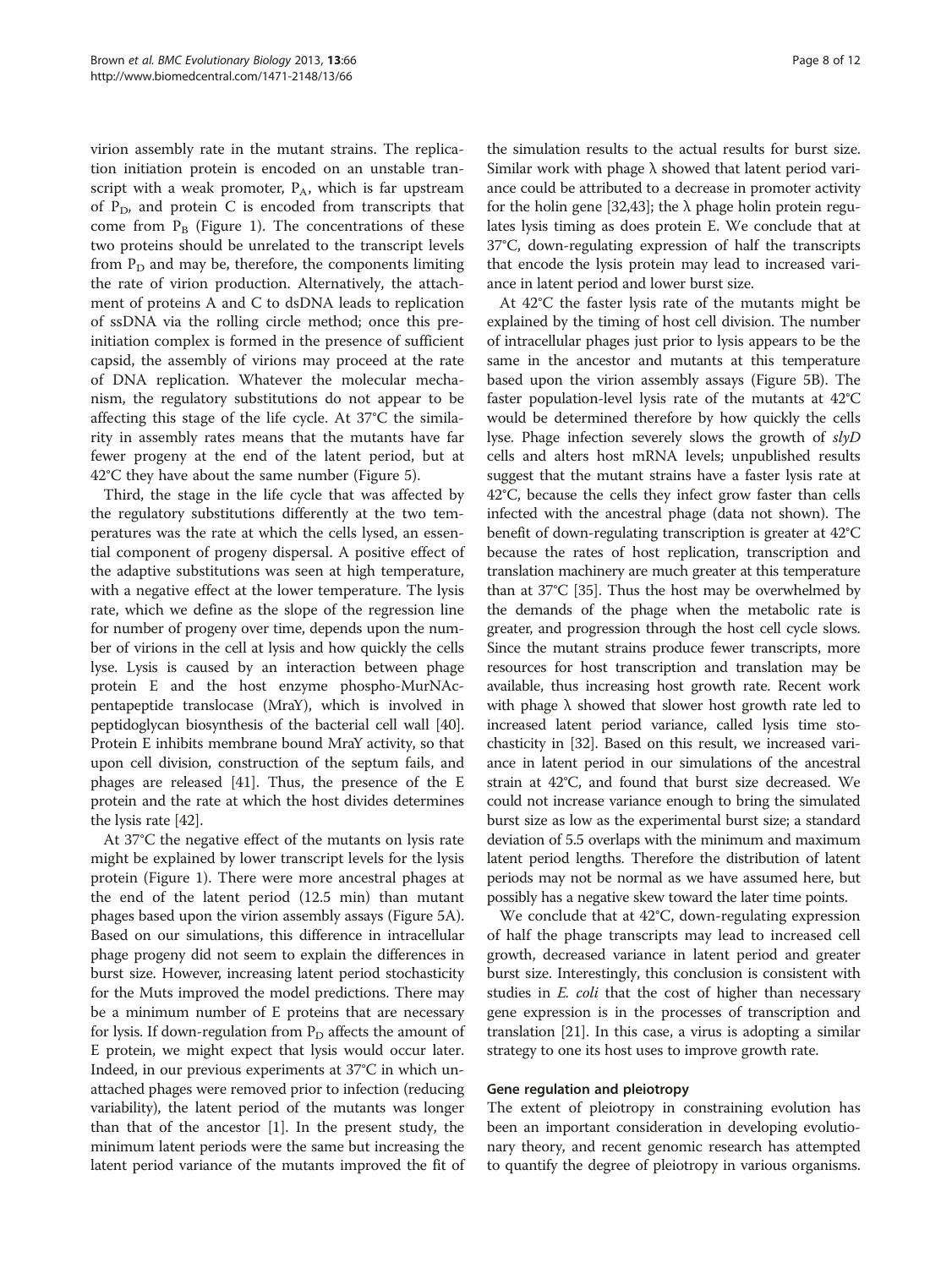<span id="page-8-0"></span>For an organism with only 11 genes, it might be expected that pleiotropy due to cis-regulatory mutations would be more extensive than in more complex organisms in which homeostasis is highly evolved. Indeed, these adaptive substitutions affect the transcripts for six of these 11 genes. However, these single mutations affecting gene transcription have measurable effects upon only a few traits, all of which occur after the initiation of transcription. Thus the pleiotropic effects of these mutations are not universal nor are they restricted to a single phenotype.

In adapting to a novel environment in which both abiotic and biotic factors exert selection, antagonistic pleiotropy between different stages of the life cycle may result in tradeoffs between these stages. For instance, strong selection for short-term thermal stability in the RNA virus φ6 led to increased survivorship but decreased reproductive success [[26\]](#page-11-0). In our study, the largest negative effect for our regulatory mutants at both temperatures is the delayed start of virion assembly, the most immediate process that we measured to which the transcripts contribute. The positive effect on fitness at high temperature includes increasing lysis rate, possibly due to increased host cell growth. This positive effect seems to center upon the processes of transcription and/ or translation, rather than on other aspects of progeny production such as assembly rate and latent period. Thus there is a tradeoff between producing transcripts for progeny production and optimizing the use of host resources for transcription and/or translation. At high temperatures, the increase in the rate at which progeny are released has a greater influence on fitness than the decrease in progeny production.

## Linking phenotypes to fitness by simulations

At both temperatures, simulations using our stochastic model of the phage life cycle worked well to predict the fitness of the fittest genotype (Tables [1](#page-3-0) and [2](#page-5-0)). The model did not predict the less fit genotype as well. Indeed, even a longer eclipse did not lead to the much lower burst size of the mutants at 37°C (Table [2](#page-5-0)). The model was adjusted to take variance in latent period into account, and this brought the fitness estimates within 0.5 doublings per hour of the empirical fitnesses. Although our results are consistent with variance in latent period accounting for the observed differences in burst size, further work is needed to test this hypothesis. We have illustrated the benefits of refining models based upon empirical data and using models to suggest hypotheses for future research. In general, this process of progressively manipulating model assumptions and parameters to account for empirical data is an excellent way to generate new hypotheses.

## **Conclusions**

When Jacob and Monod first described the mechanistic basis for gene regulation, they immediately recognized the importance of gene regulation in evolution [\[44,45](#page-11-0)]. They speculated that the fitness of micro-organisms should rely upon the coordinated expression of functionallyrelated genes and the repression of unnecessary genes so that valuable cellular resources are not overtaxed. We have shown that growth at high temperature alters the expression of functionally-related capsid proteins, up regulating transcripts for some capsid proteins and downregulating transcripts for others [[2](#page-11-0)]. We have also shown that one avenue for adapting to high temperature is to down-regulate gene expression of some capsid proteins [[1\]](#page-11-0). Here we show that down-regulating transcription affects several fitness components in the phage life cycle, and each of these components occur after the initiation of transcription. We attribute the apparent tradeoff between delayed progeny production and faster progeny release to improved host resource utilization at high temperature. These results support the evolutionary importance of gene regulation first posited by Jacob and Monod.

## **Methods**

#### Phages and host strains

A lab-adapted isolate of φX174 was used as the ancestor for these studies (GenBank Accession AF176034). Strains of φX174 with single point mutations in the −35 σ factor binding site of the promoter immediately upstream of gene  $D(P_D)$  were described in our previous study [[1](#page-11-0)]. Genotypes of all strains were confirmed at the end of the study by sequencing their entire genomes as previously described [\[1\]](#page-11-0). The host used for phage propagation was Escherichia coli C kindly provided by HA Wichman [[5](#page-11-0)] except in the virion assembly assay. In the assembly assay, a slyD mutant of E. coli C, kindly provided by BA Fane, was used because of its resistance to protein E mediated lysis allowing us to follow the accumulation of viable phages inside the cell [\[46,47\]](#page-11-0).

#### Media and buffers

All cultures were grown in phage lysogeny broth (10 g NaCl, 10 g Bacto-Tryptone, and 5 g yeast extract per liter; [[6\]](#page-11-0)) with 2 mM  $CaCl<sub>2</sub>$  except for the ejection assay cultures [[48\]](#page-11-0), which were grown in KC broth (10 g of tryptone (Difco), 5 g of KCl, 1.0 mL of 1 M  $CaCl<sub>2</sub>$  per liter of distilled water). Starvation buffer (SVB) for the ejection assays contained 5 g of KCl, 1 g of NaCl, 1.14 g Trizma HCl (Sigma), 0.33 g Trizma Base (Sigma), 0.1 g of MgSO<sub>4</sub>, and 1 ml of 1 M CaCl<sub>2</sub> per liter of distilled water. Elution buffer for the ejection assays consisted of 6 mM EDTA, 0.05 M sodium tetraborate saturated with chloroform.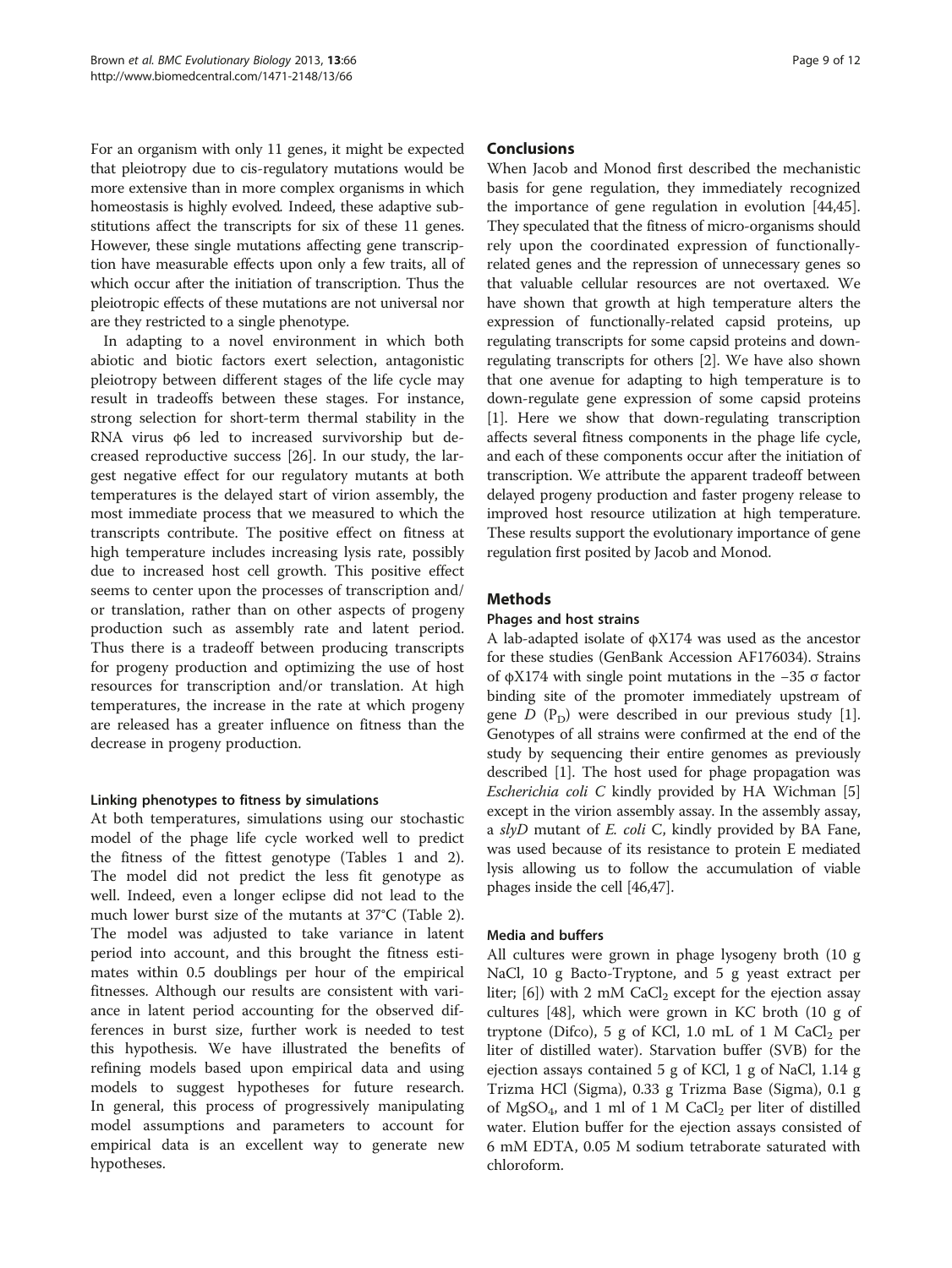#### Attachment assay

Phage attachment time was determined for each strain at 37°C and 42°C. To start,  $5 \times 10^5$  phages were added to 10 ml of an exponentially growing culture of E. coli C (app.  $2 \times 10^8$  CFU/ml). At t = 1, 2, 3, and 4 minutes, a 500 μl sample of the culture was passed through a 0.2 μm syringe filter to remove cells. The filtrate was plated to determine the amount of unattached phages. The time at which half of the phages were attached to the cells was determined by interpolation, and differences among strains were tested using a one-way ANOVA for each temperature.

#### Ejection assay

The method of Newbold and Sinsheimer [\[48](#page-11-0)] was adapted to measure how long it takes for attached phages to eject their DNA into a cell. E. coli C was grown for one hour at either 37°C or 42°C in KC broth to approximately  $2 \times 10^8$  CFU/ml. Ten ml of culture were centrifuged at 2600 g for 5 minutes at 4°C. The pellets were washed with 10 ml of ice-cold starvation buffer (SVB), and centrifuged again in the same manner as before. The pellet was resuspended in 1 ml of ice cold SVB and placed at 15°C for 15 minutes. Then  $2 \times 10^9$  phages of each strain were added to their own set of washed cells in a 1:1 ratio, and the samples were returned to 15°C for 15 minutes. Subsequently, 10 μl of this 1:1 mix were diluted into 5 ml of ice cold LB and 5mls of elution buffer and plated with E. coli C to estimate the initial amount of viable phages  $(t = 0)$ . To begin the assay, 100 μl of the pre-attached phage mix were added to 10 mls of SVB already shaking at the appropriate experimental temperature. At 15 s, 30 s, 45 s, 60 s, 90 s, 120 s, 180 s, 240 s, and 300 s, 100 μl of this culture was diluted into 5 ml of iced elution buffer and thoroughly mixed by vortexing. Dilutions for every time point were kept on ice until the end of the experiment, and then plated for phages that have not ejected their DNA into the cell. This method assumes that all the cells are killed by the chloroform in the elution buffer and phages inside the cell are not viable because eclipse has not started. It also assumes that phages that are attached to the cell are released and can form a plaque. The time at which half of the phages were ejected into the cells was determined by interpolation, and differences among strains were tested using a one-way ANOVA for each temperature.

#### Time to eclipse and virion assembly rate

To observe growth kinetics within the host, we modified the procedures of Uchiyama et al. [\[49\]](#page-11-0). The slyD strain of E. coli C was grown in phage LB for 1 hour at either 37°C, or 50 minutes at 37°C and then 10 minutes at 42°C. A sample of  $1 \times 10^8$  cells was put on ice for 5–10 minutes. Then  $1 \times 10^5$  phages were added, and the sample was placed at 15°C for 30 minutes. At the end of 30 minutes the cells were centrifuged at 13,000 rpm for 5 minutes in a chilled tabletop micro-centrifuge. The supernatant with unattached phages was removed, and the pellet re-suspended in 1 ml of ice cold LB broth, which was then added to 9 mls of LB already shaking at the desired experimental temperature. From 8 minutes to 15 minutes, 500 μl was sampled every 30 seconds and added to 50  $\mu$ l of chloroform and 5  $\mu$ l of 50 mg/ml lysozyme to lyse the cells, and then placed back on ice until the end of the experiment. After all time-points were taken cellular debris was removed by centrifuging at 13,000 rpm for 5 minutes in a tabletop micro-centrifuge, and the supernatant was transferred to a new tube and plated for the number of viable phages using E. coli C. The time at which the number of viable phages first doubled relative to the previous time point (end of eclipse) was determined by interpolation. To test for differences in eclipse time and virion assembly rate among strains, an analysis of covariance was conducted with strains as the treatment factor and time as the covariate separately for each temperature. The primary test of interest in this ANCOVA is the interaction between time and strain indicating a difference in the rate of virion assembly among strains. Because this interaction term was not significant, the ANCOVA was rerun without the interaction to determine whether there was a significant difference among strains in intercept of the lines, which is equivalent to a difference in eclipse time among strains.

#### Latent period, burst size and fitness assays

Latent period and burst size were determined in a single assay. E. coli C cells were grown at 37°C for the optimum temperature until a concentration of  $2 \times 10^8$  CFU/ml was reached as determined by  $OD_{600}$ . For assays at 42°C, cells were grown at 37°C until just before the culture reached  $2 \times 10^8$  CFU/ml, then the cells were moved to 42°C for 10 minutes to reach  $2 \times 10^8$  CFU/ml. Then 1 ml of the cell culture was put on ice for 10 minutes, and  $1 \times 10^4$  phages were added to the cells and placed at 15°C for 1 hour. At the end of 1 hour this phage and cell mix was added to 9 ml of phage LB broth already shaking at the desired experimental temperature of either 37°C or 42°C. At 5, 10, and every two minutes thereafter up to 30 minutes, the culture was plated for phages. The time at which the number of phages first doubled relative to the previous time point (end of latent period) was determined by interpolation, and differences among strains were tested using a one-way analysis of variance for each temperature. Burst size was determined at 24 minutes post ejection for 37°C cultures and 22 minutes for 42°C cultures, and differences were tested using a one-way analysis of variance for each temperature. To test for differences in the number of phages released over time (lysis rate) among strains, an analysis of covariance was conducted separately for each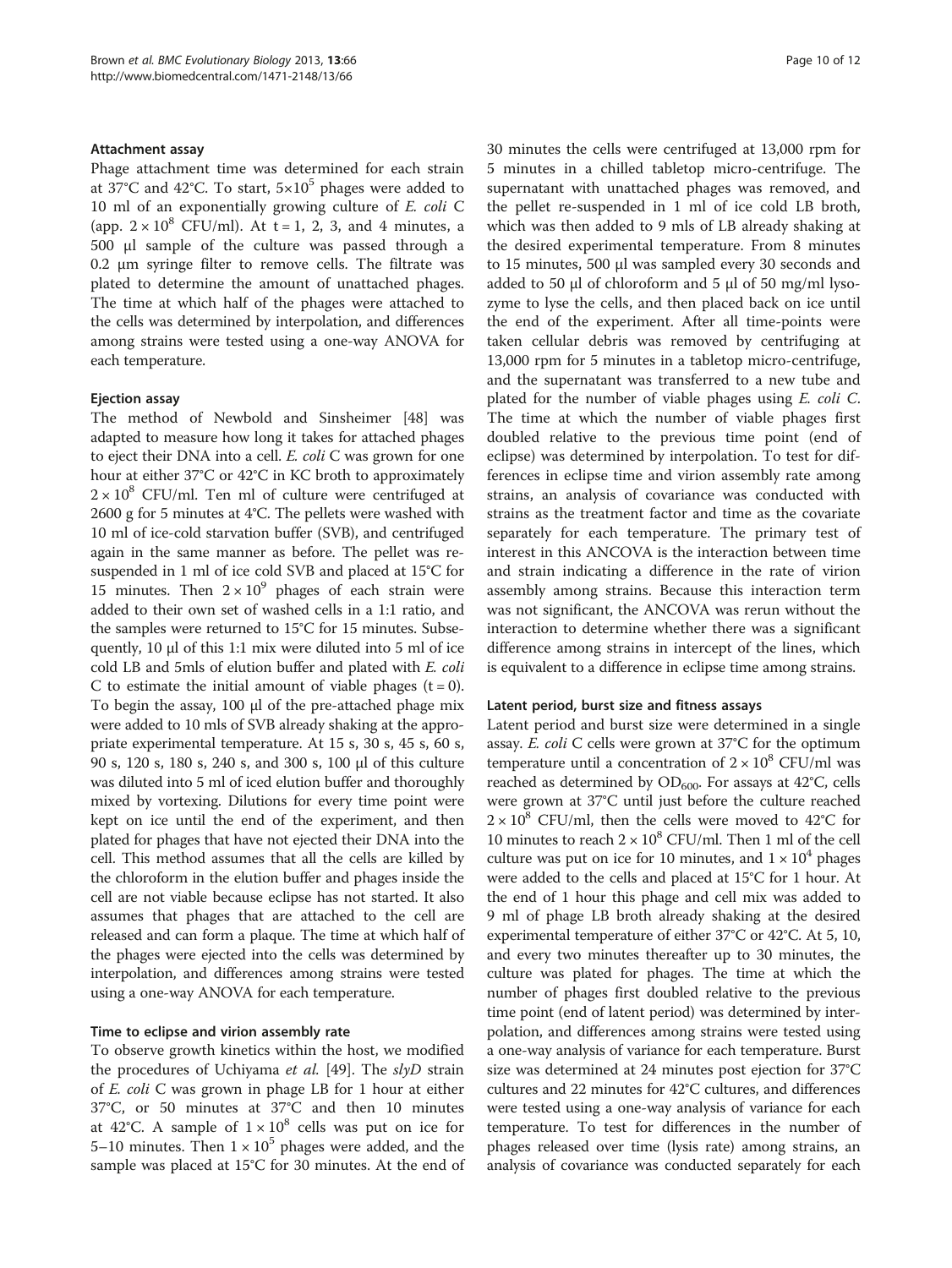temperature with strains as the treatment factor and time as the covariate. The primary test of interest in this ANCOVA is the interaction between time and strain indicating a difference in the lysis rate among strains.

#### Mathematical model and simulations

An individual-based mathematical model was used to simulate phage population dynamics in liquid culture. Simulations take place on a  $200 \times 200$  grid of sites, with spatial structure removed by considering all sites to be neighbors. Each site on the grid can be empty, occupied by a single bacterial host cell, occupied by one or more bacteriophages, or occupied by both host and phages. A host cell can be uninfected and susceptible to infection by phage, infected by one or more phages, or lysed. Phages are classified as "free", i.e. phages that have not yet infected a host cell, or "replicating", i.e. phages that have infected a cell and are in the process of replication within a host cell. The state of the host cell and the population of phages at a site change probabilistically according to rates computed from empirically-derived parameter estimates of various life cycle events like attachment, latent period and host cell division. These rates determine the "wait time" at the site or the time taken for the site to change its state, which is a random variable whose mean is equal to the reciprocal of the corresponding rate.

From a pair of randomly chosen sites, if one site contains an uninfected cell and the other contains one or more free phages, the cell becomes infected at a rate that depends on the attachment time of the phages. After a length of time defined as the latent period, the infected cell lyses and progeny phages are scattered randomly across the grid to begin new infection cycles. The burst size, i.e. the total number of phage progeny released during burst, is proportional to the time between eclipse and the latent period so that cells that have been infected longer produce larger bursts, with a maximum burst size of 200. Values for attachment time and eclipse were drawn from normal distributions with mean and variance determined from experimental values. Latent period was drawn from a truncated normal distribution in which the minimum latent period was the time of earliest lysis events, and the maximum value was taken as the time when the burst assay curve started to plateau. The mean of the distribution was taken as the midpoint of these extremes, and the standard deviation was varied between 0 min and 7 min to explore the effect of variance in latent period on fitness.

Uninfected host cells undergo division at a rate that depends on the doubling time of E. coli at the desired temperature: 1.9 dbl/hr at 37°C and 2.4 dbl/hr at 42°C. This rate is scaled according to the number of vacant sites on the grid to simulate Monod-like density

dependence [[50\]](#page-11-0). For simplicity we assume that infected cells do not undergo normal cell division and can only lyse at the end of the latent period. We also assume the following: infected cells do not lyse during eclipse; phage do not mutate; the host does not become resistant to phage infection; and multiple infection of a single host is negligible.

During a simulation, sites are updated in random order and the simulation is run for a total of  $1.44 \times 10^6$ steps, which corresponds to a typical 40-minute fitness assay or  $9.04 \times 10^5$  steps to correspond to a 25 min burst assay. The time scale in the model was calibrated by running a simulation with only uninfected cells and determining the doubling time. This gives us a scale of  $2.17 \times 10^6$  steps per hour. Cell and phage populations are recorded every 40,000 simulation steps to track population dynamics. Benchmarking tests were also performed to check that the distribution of burst sizes corresponded to experimental values.

We remark that there are several advantages to running the mass-action model on a 2-dimensional grid with global mixing. First, some of our other work with this phage system involves growth on surfaces. The models for those systems are, by necessity, stochastic and spatial. Using the same platform to simulate both settings allows for more direct comparisons between spatial and well-mixed systems. Second, unlike a differential equation model, the grid-based model already incorporates stochasticity (e.g., latent period) in a natural way. We have shown in related models that the limit  $(4 \times 10^4$  for host cells, and order  $10^6 - 10^7$  for phage) imposed by the grid size does not affect the dynamics; i.e., one obtains the same quantitative behavior for larger grid sizes.

#### Competing interests

The authors declare that they have no competing interests.

#### Authors' contributions

CJB conceived, designed and coordinated the study and drafted the manuscript. ADS carried out the laboratory studies, participated in their design and helped to draft the manuscript. PR designed the mathematical model, carried out the model simulations and helped to draft the manuscript. SMK helped to design the model and to draft the manuscript. All authors read and approved the final manuscript.

#### Acknowledgements

We wish to thank Dr. Holly Wichman for providing the ancestral phage, bacterial host and advice, Dr. Bentley Fane for advice and the University of Idaho phage group for their helpful assistance and input. Funding for this research was provided by NIH grants 5P20RR16448, 8P20GM103397.

#### Author details

<sup>1</sup>Department of Biological Sciences, University of Idaho, Moscow, ID 83844 USA. <sup>2</sup>Institute for Bioinformatics and Evolutionary Studies, University of Idaho, Moscow, ID 83844, USA. <sup>3</sup> Department of Mathematics, University of Idaho, Moscow, ID 83844, USA.

#### Received: 5 December 2012 Accepted: 7 March 2013 Published: 18 March 2013